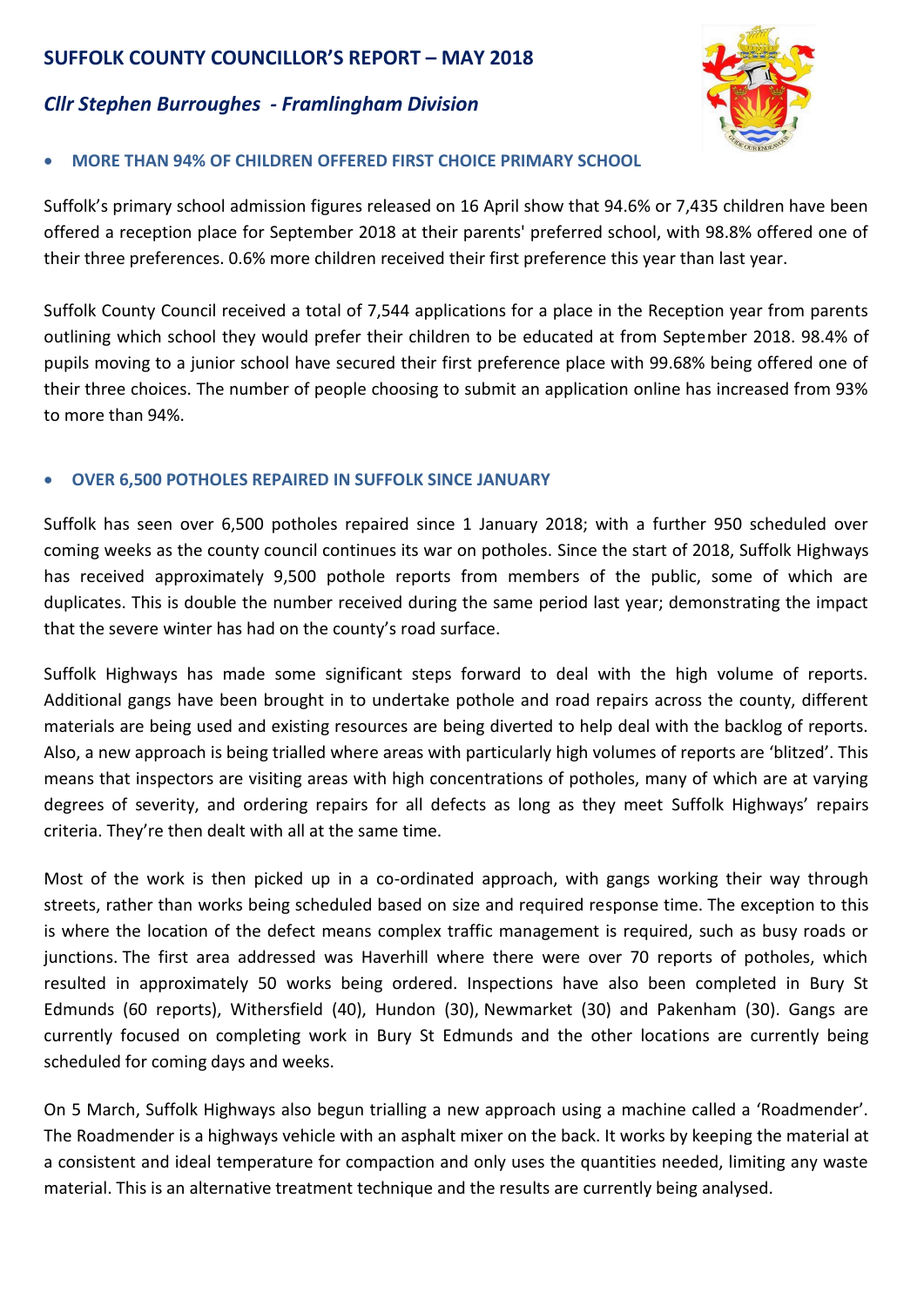#### **FUNDING FOR FIRST TIME HEATING SYSTEMS**

A reminder that up to 100% funding is available to install first time central heating systems in Suffolk residents' homes. This funding from National Grid's Warm Homes Fund has been secured by Suffolk County Council and the district and borough councils to help more than 500 fuel poor households in Suffolk over the next three years.

In Suffolk there are still a large number of houses that do not have a central heating system with a boiler and radiators. Cold homes are not just uncomfortable to live in, they can also have a negative effect on health.

Residents must own their property or be privately renting (i.e. not a council house or housing association property) and must not have an existing central heating system (a boiler and radiators). Eligibility criteria apply and may be linked to income. For more information see [www.greensuffolk.org/whf](http://www.greensuffolk.org/whf)

To find out more about the scheme, people can:

- Complete the online enquiry form at [www.greensuffolk.org/seaenquiry](http://www.greensuffolk.org/seaenquiry)
- Call the Suffolk Warm Homes Healthy People service on 03456 037 686 (local rate) or
- Email [sea@eastsuffolk.gov.uk](mailto:sea@eastsuffolk.gov.uk) quoting the 'Warm Homes Fund'.

#### **SUFFOLK LAUNCHES INNOVATIVE NEW FIRE ENGINE**

On Tuesday 24 April, Suffolk Fire and Rescue Service celebrated the launch of the new Light Rescue Pump (LRP) at Wrentham Fire Station.

The LRP is a new-look fire and rescue vehicle and was developed following feedback from local residents and staff through the Integrated Risk Management Plan 2015-2018 consultation.

As an important addition to the wider fire engine fleet, the LRP will make the best use of the firefighters from Wrentham, providing an effective and efficient service to the local community and the surrounding area.

The LRP is unique to Suffolk Fire and Rescue Service and the Wrentham on-call firefighters were an integral part of the working group who designed it. It includes the latest firefighting and rescue equipment and has been specifically designed to provide flexible crewing in rural areas of between two and five firefighters, different to a standard fire appliance that usually has four to six firefighters.

The LRP weighs in at approximately five tonnes less than a standard appliance and cost £220,000 to build and equip, around £35,000 less than a standard appliance with similar firefighting and rescue equipment.

#### **CALL FOR ON-CALL FIREFIGHTERS**

In Suffolk, part-time on-call firefighters make up 66% of the total fire service workforce and crew 86% of our fire engines. Suffolk has more than 400 on-call firefighters working at the 35 fire stations across the county, and they play a vital role in ensuring people are safe from fires and other incidents. They do a fantastic job and are highly regarded in their local communities.

The fire service is always looking to recruit more on-call firefighters. After lobbying of Government by Suffolk and other fire and rescue services, the Home Office will soon be launching a national video and promotional